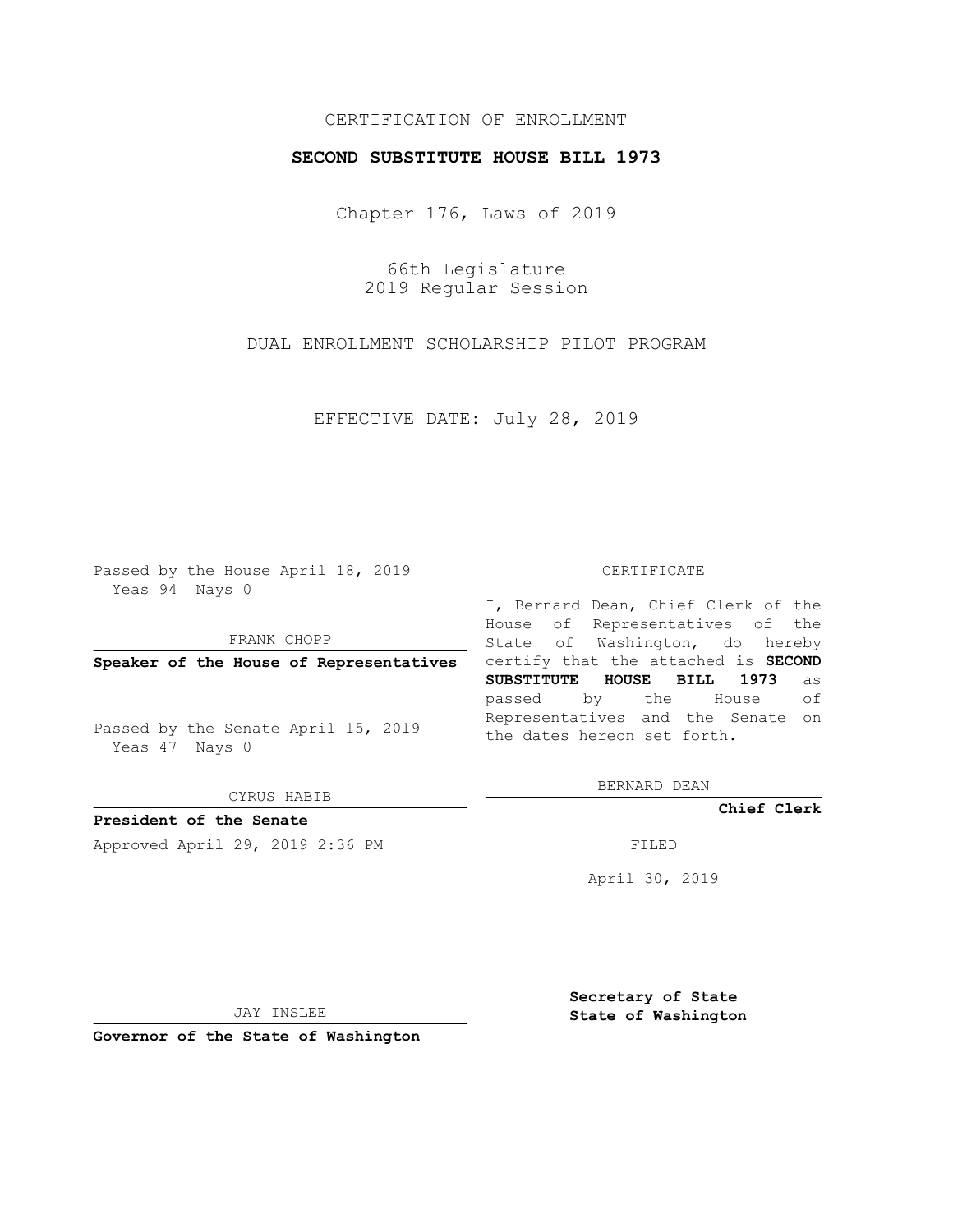## **SECOND SUBSTITUTE HOUSE BILL 1973**

AS AMENDED BY THE SENATE

Passed Legislature - 2019 Regular Session

# **State of Washington 66th Legislature 2019 Regular Session**

**By** House Appropriations (originally sponsored by Representatives Paul, Pollet, Bergquist, Sells, and Riccelli)

READ FIRST TIME 03/01/19.

 AN ACT Relating to establishing the Washington dual enrollment scholarship pilot program; amending RCW 28A.600.310; adding a new section to chapter 28B.76 RCW; and adding new sections to chapter 43.131 RCW.4

5 BE IT ENACTED BY THE LEGISLATURE OF THE STATE OF WASHINGTON:

6 NEW SECTION. **Sec. 1.** A new section is added to chapter 28B.76 7 RCW to read as follows:

 (1) The legislature recognizes that dual credit programs reduce both the cost and time of attendance to obtain a postsecondary degree. The legislature intends to reduce barriers and increase access to postsecondary educational opportunities for low-income students by removing the financial barriers for dual enrollment 13 programs for students.

 (2) The office, in consultation with the institutions of higher education and the office of the superintendent of public instruction, shall create the Washington dual enrollment scholarship pilot program. The office shall administer the Washington dual enrollment scholarship pilot program and may adopt rules as necessary.

19 (3) Eligible students are those who meet the following 20 requirements:

21 (a) Qualify for the free or reduced-price lunch program;

p. 1 2SHB 1973.SL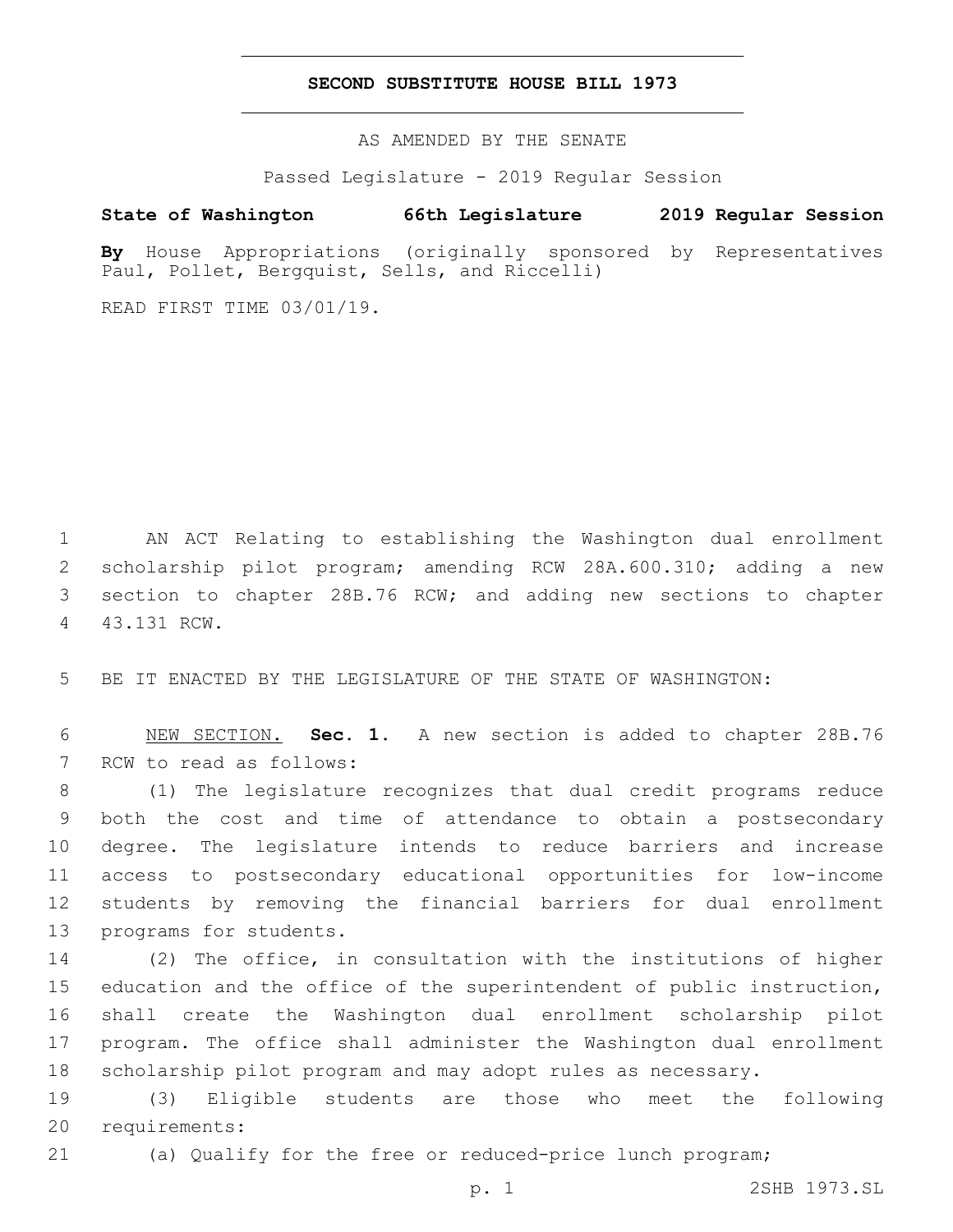(b) Are enrolled in one or more dual credit programs, as defined in RCW 28B.15.821, such as college in the high school and running 3 start; and

(c) Have at least a 2.0 grade point average.4

 (4) Subject to availability of amounts appropriated for this specific purpose, beginning with the 2019-20 academic year, the office may award scholarships to eligible students. The scholarship 8 award must be as follows:

(a) For eligible students enrolled in running start:

 (i) Mandatory fees, as defined in RCW 28A.600.310(2), prorated 11 based on credit load;

 (ii) Course fees or laboratory fees as determined appropriate by college or university policies to pay for specified course related 14 costs; and

 (iii) A textbook voucher to be used at the institution of higher education's bookstore where the student is enrolled. For every credit per quarter the student is enrolled, the student shall receive a textbook voucher for ten dollars, up to a maximum of fifteen credits 19 per quarter, or the equivalent, per year.

 (b) An eligible student enrolled in a college in the high school program may receive a scholarship for tuition fees as set forth under 22 RCW 28A.600.290(5)(a).

 (5) The Washington dual enrollment scholarship pilot program must apply after the fee waivers for low-income students under RCW 28A.600.310 and subsidies under RCW 28A.600.290 are provided for.

 **Sec. 2.** RCW 28A.600.310 and 2015 c 202 s 4 are each amended to 27 read as follows:

 (1)(a) Eleventh and twelfth grade students or students who have not yet received the credits required for the award of a high school diploma and are eligible to be in the eleventh or twelfth grades may apply to a participating institution of higher education to enroll in courses or programs offered by the institution of higher education.

 (b) The course sections and programs offered as running start courses must also be open for registration to matriculated students at the participating institution of higher education and may not be a course consisting solely of high school students offered at a high school campus.37

 (c) A student receiving home-based instruction enrolling in a public high school for the sole purpose of participating in courses

p. 2 2SHB 1973.SL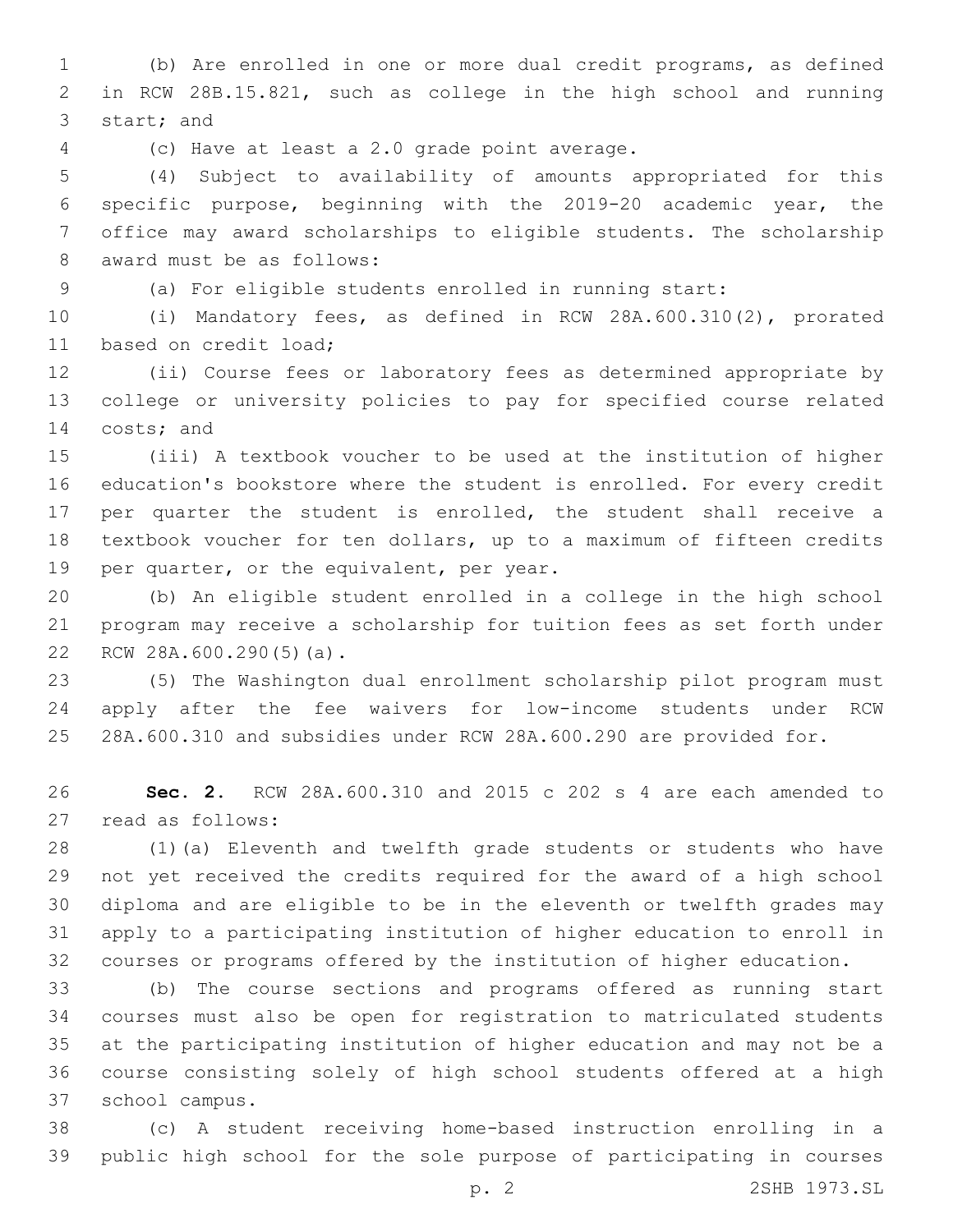or programs offered by institutions of higher education shall not be counted by the school district in any required state or federal accountability reporting if the student's parents or guardians filed a declaration of intent to provide home-based instruction and the student received home-based instruction during the school year before the school year in which the student intends to participate in courses or programs offered by the institution of higher education. Students receiving home-based instruction under chapter 28A.200 RCW and students attending private schools approved under chapter 28A.195 RCW shall not be required to meet the student learning goals, obtain a certificate of academic achievement or a certificate of individual achievement to graduate from high school, or to master the essential academic learning requirements. However, students are eligible to enroll in courses or programs in participating universities only if the board of directors of the student's school district has decided to participate in the program. Participating institutions of higher education, in consultation with school districts, may establish admission standards for these students. If the institution of higher education accepts a secondary school pupil for enrollment under this section, the institution of higher education shall send written notice to the pupil and the pupil's school district within ten days of acceptance. The notice shall indicate the course and hours of 23 enrollment for that pupil.

 (2)(a) In lieu of tuition and fees, as defined in RCW 28B.15.020 25 and 28B.15.041:

 (i) Running start students shall pay to the community or technical college all other mandatory fees as established by each community or technical college and, in addition, the state board for community and technical colleges may authorize a fee of up to ten percent of tuition and fees as defined in RCW 28B.15.020 and 31 28B.15.041; and

 (ii) All other institutions of higher education operating a running start program may charge running start students a fee of up to ten percent of tuition and fees as defined in RCW 28B.15.020 and 35 28B.15.041 in addition to technology fees.

 (b) The fees charged under this subsection (2) shall be prorated 37 based on credit load.

 (c) Students may pay fees under this subsection with advanced college tuition payment program tuition units at a rate set by the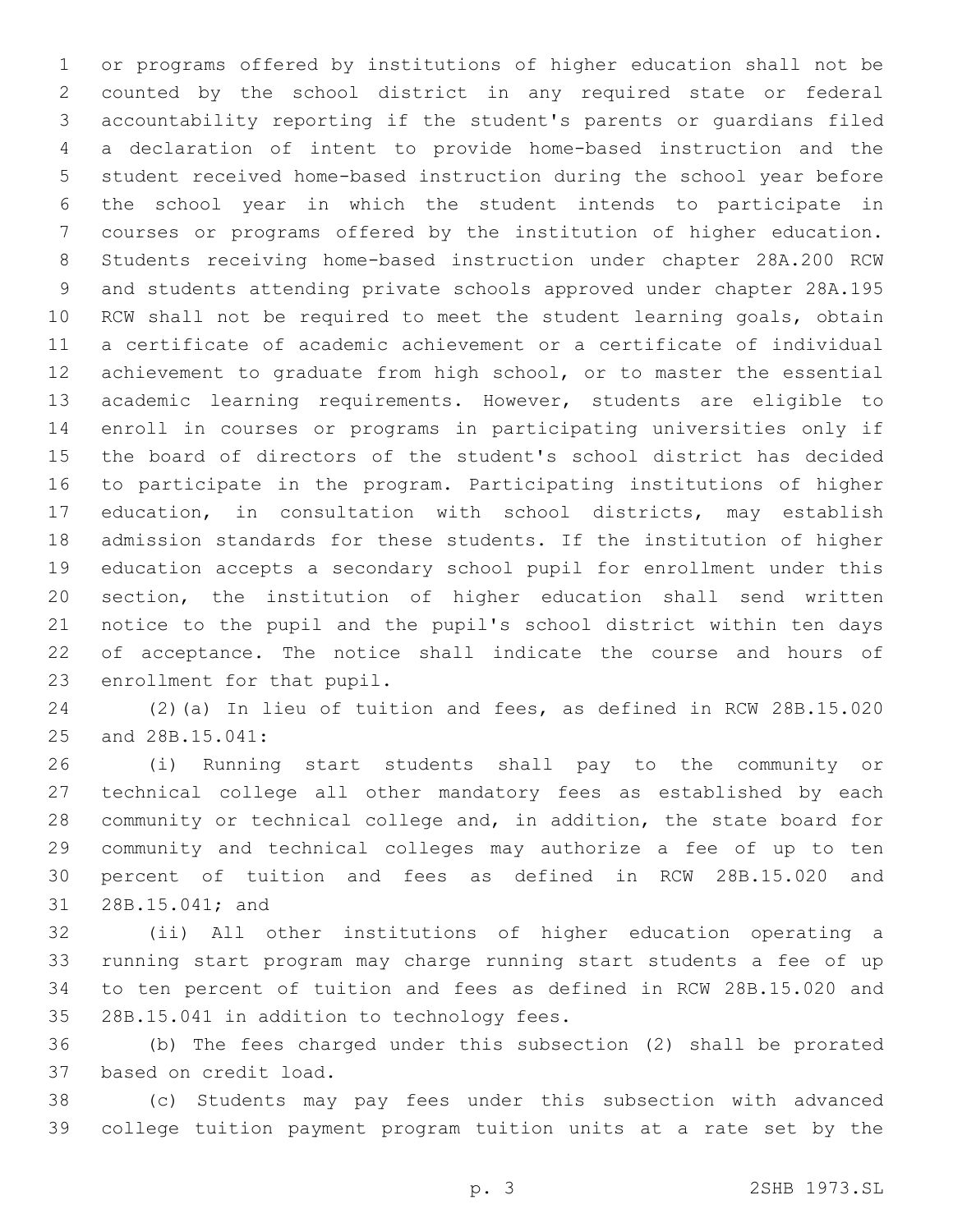advanced college tuition payment program governing body under chapter 2 28B.95 RCW.

 (3)(a) The institutions of higher education must make available fee waivers for low-income running start students. ((Each institution must establish a written policy for the determination of low-income students before offering the fee waiver.)) A student shall be considered low income and eligible for a fee waiver upon proof that the student is currently qualified to receive free or reduced-price lunch. Acceptable documentation of low-income status may also include, but is not limited to, documentation that a student has been deemed eligible for free or reduced-price lunches in the last five years, or other criteria established in the institution's policy.

13 (b)(i) By the beginning of the 2020-21 school year, school districts, upon knowledge of a low-income student's enrollment in 15 running start, must provide documentation of the student's low-income status, under (a) of this subsection, directly to institutions of higher education.

 (ii) Subject to the availability of amounts appropriated for this 19 specific purpose, the office of the superintendent of public instruction, in consultation with the Washington student achievement council, shall develop a centralized process for school districts to provide students' low-income status to institutions of higher 23 education to meet the requirements of (b)(i) of this subsection.

 (c) Institutions of higher education, in collaboration with relevant student associations, shall aim to have students who can benefit from fee waivers take advantage of these waivers. Institutions shall make every effort to communicate to students and their families the benefits of the waivers and provide assistance to students and their families on how to apply. Information about waivers shall, to the greatest extent possible, be incorporated into financial aid counseling, admission information, and individual billing statements. Institutions also shall, to the greatest extent possible, use all means of communication, including but not limited to web sites, online catalogues, admission and registration forms, mass email messaging, social media, and outside marketing to ensure that information about waivers is visible, compelling, and reaches the maximum number of students and families that can benefit.

 (4) The pupil's school district shall transmit to the institution of higher education an amount per each full-time equivalent college student at statewide uniform rates for vocational and nonvocational